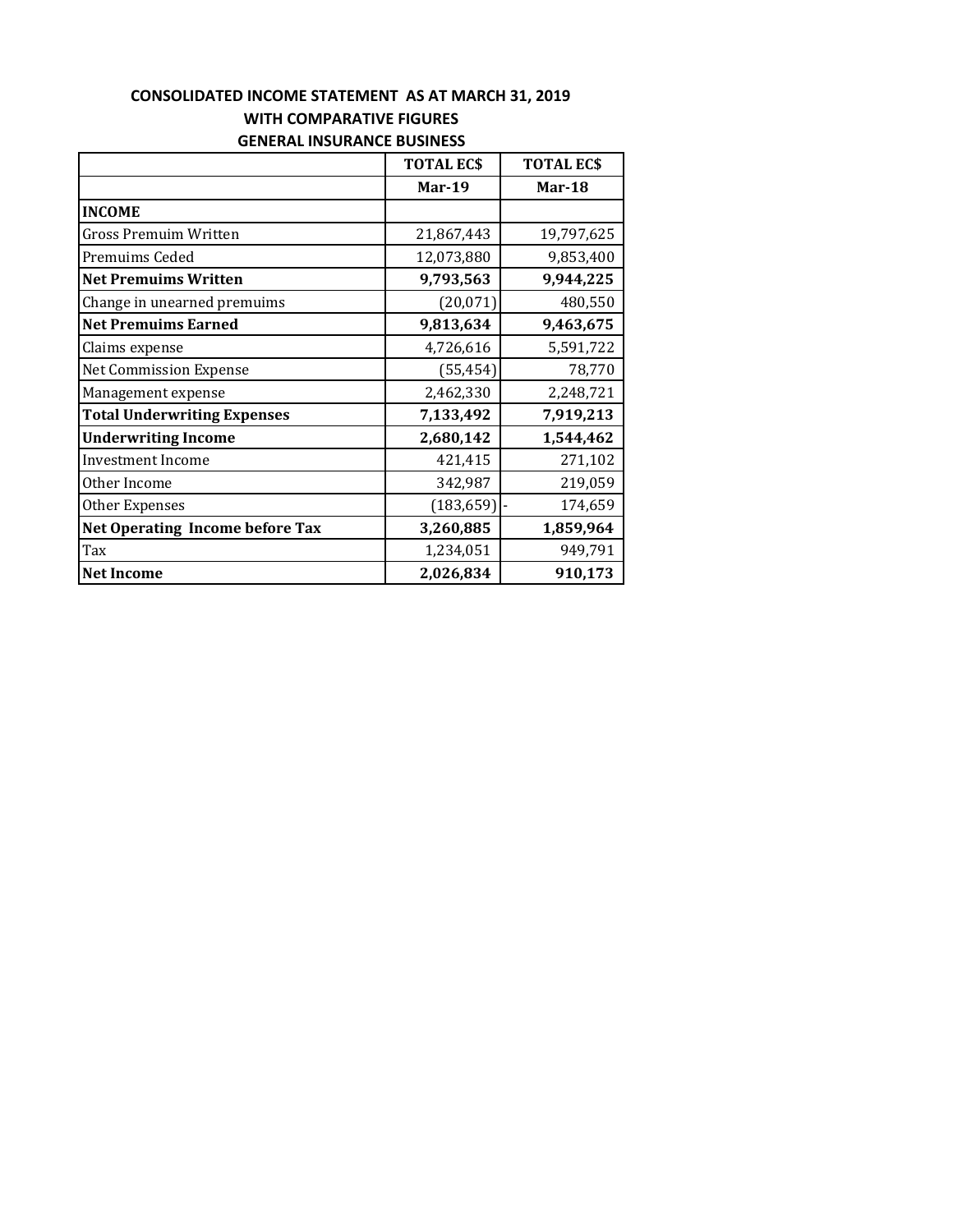### **CONSOLIDATED BALANCE SHEET AS AT MARCH 31, 2019 WITH COMPARATIVE FIGURES GENERAL INSURANCE BUSINESS**

|                                        | <b>TOTAL EC\$</b> | <b>TOTAL EC\$</b> |
|----------------------------------------|-------------------|-------------------|
|                                        | 2019              | 2018              |
| <b>ASSETS</b>                          |                   |                   |
| <b>Cash and Deposits</b>               | 29,234,297        | 28,589,738        |
| <b>Government Securites</b>            | 26,097,482        | 26,517,699        |
| <b>Company Bonds and Debentures</b>    | 1,958,000         | 525,000           |
| <b>Secured Loans</b>                   | 161,000           | 161,000           |
| <b>Investments in Real Estate</b>      | 4,027,000         | 3,987,000         |
| <b>Shares</b>                          | 318,000           | 318,000           |
| <b>Unit Trusts and Mutual Funds</b>    |                   |                   |
| <b>Investments in Related Parties</b>  | 2,949,916         | 4,904,310         |
| <b>Policy Loans</b>                    |                   |                   |
| Other Investments                      | 3,845,498         | 2,703,498         |
| <b>Total Cash and Investments</b>      | 68,591,193        | 67,706,245        |
| <b>Other Current Assets</b>            | 30,557,991        | 28,220,152        |
| <b>Fixed Assets</b>                    | 9,763,990         | 9,684,034         |
| <b>Total Assets</b>                    | 108,913,174       | 105,610,431       |
| <b>Unearned Premuim Provision</b>      | 20,834,329        | 19,164,198        |
| <b>Claims Provision</b>                | 13,073,665        | 12,196,333        |
| <b>Other Provision</b>                 | 5,295,637         | 5,565,148         |
| <b>Total Insurance Liabilities</b>     | 39,203,631        | 36,925,679        |
| Other Liabilities                      | 15,311,350        | 14,565,976        |
| <b>Total Liabilities</b>               | 54,514,981        | 51,491,655        |
| <b>Share Capital</b>                   | 5,900,150         | 5,900,150         |
| <b>Head Office Account</b>             | 5,917,000         | 11,961,000        |
| <b>Retained Earnings</b>               | 35,378,043        | 29,123,625        |
| Reserves                               | 7,201,000         | 7,131,000         |
| <b>Total Capital</b>                   | 54,396,193        | 54,115,775        |
| <b>TOTAL LIABILITIES &amp; CAPITAL</b> | 108,911,174       | 105,607,430       |

N.B.Slight differences in totals are due to rounding.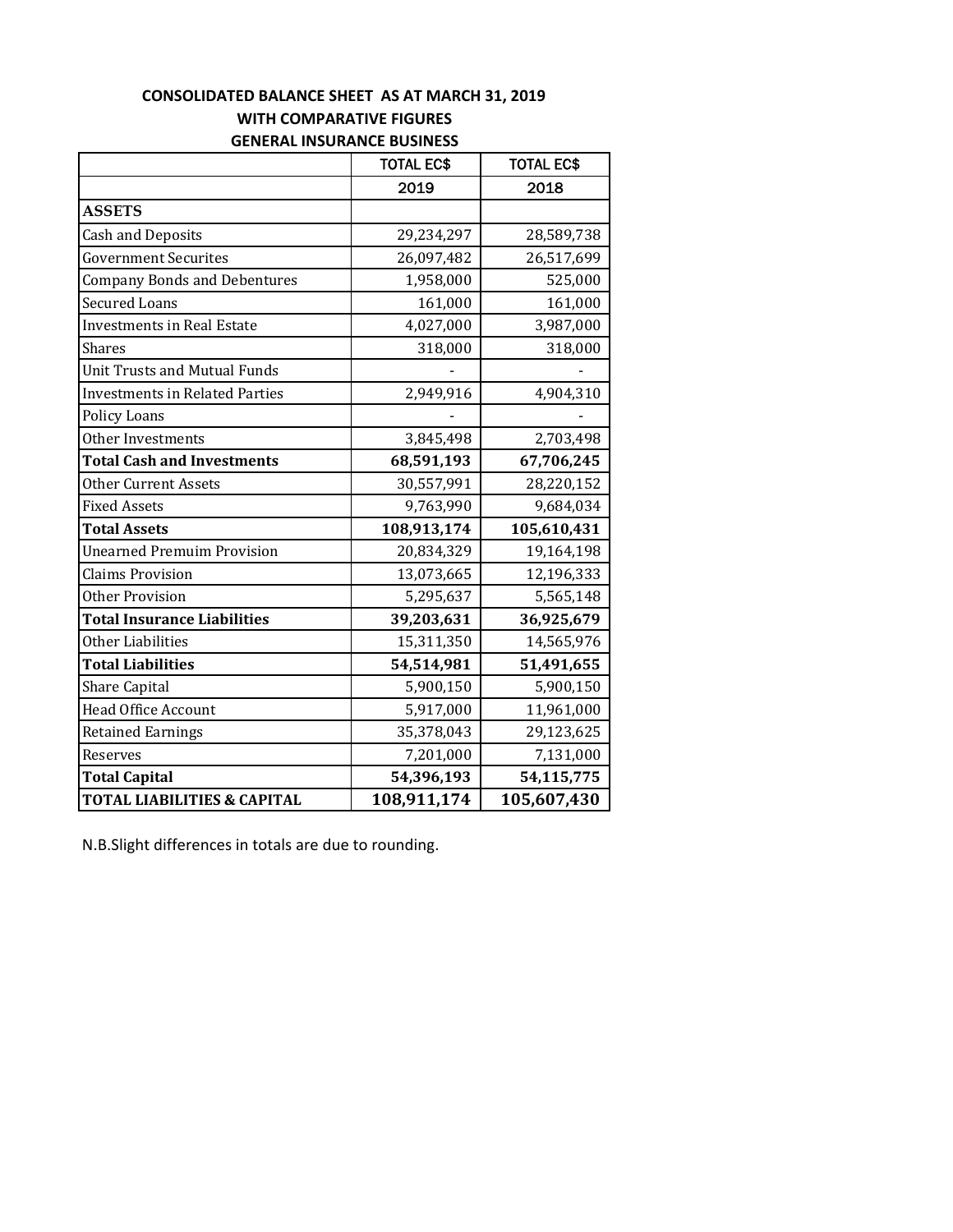### **CONSOLIDATED INCOME STATEMENT AS AT MARCH 31, 2019 WITH COMPARATIVE FIGURES LONG‐TERM INSURANCE BUSINESS**

|                               | <b>TOTAL EC\$</b> | <b>TOTAL EC\$</b> |  |
|-------------------------------|-------------------|-------------------|--|
|                               | <b>Mar-19</b>     | Mar-18            |  |
| Gross Premuims Written        | 18,402,000        | 6,245,000         |  |
| Reinsurance Assumed           |                   |                   |  |
| Reinsurance ceded             | 518,000           | 566,000           |  |
| <b>Net Premuims Written</b>   | 17,884,000        | 5,679,000         |  |
| Investment Income             | 1,963,000         | 1,474,000         |  |
| Other Revenue                 | 204,000           | 349,000           |  |
| <b>Total Revenue</b>          | 20,051,000        | 7,502,000         |  |
| <b>Policy Holder Benefits</b> | 14,885,000        | 3,065,000         |  |
| <b>Commission Expense</b>     | 1,080,000         | 971,000           |  |
| Management expense            | 1,478,000         | 1,865,015         |  |
| Other Expenses                | 264,000           | 230,000           |  |
| <b>Total Expenses</b>         | 17,707,000        | 6,131,015         |  |
| <b>Net Income before Tax</b>  | 2,344,000         | 1,370,985         |  |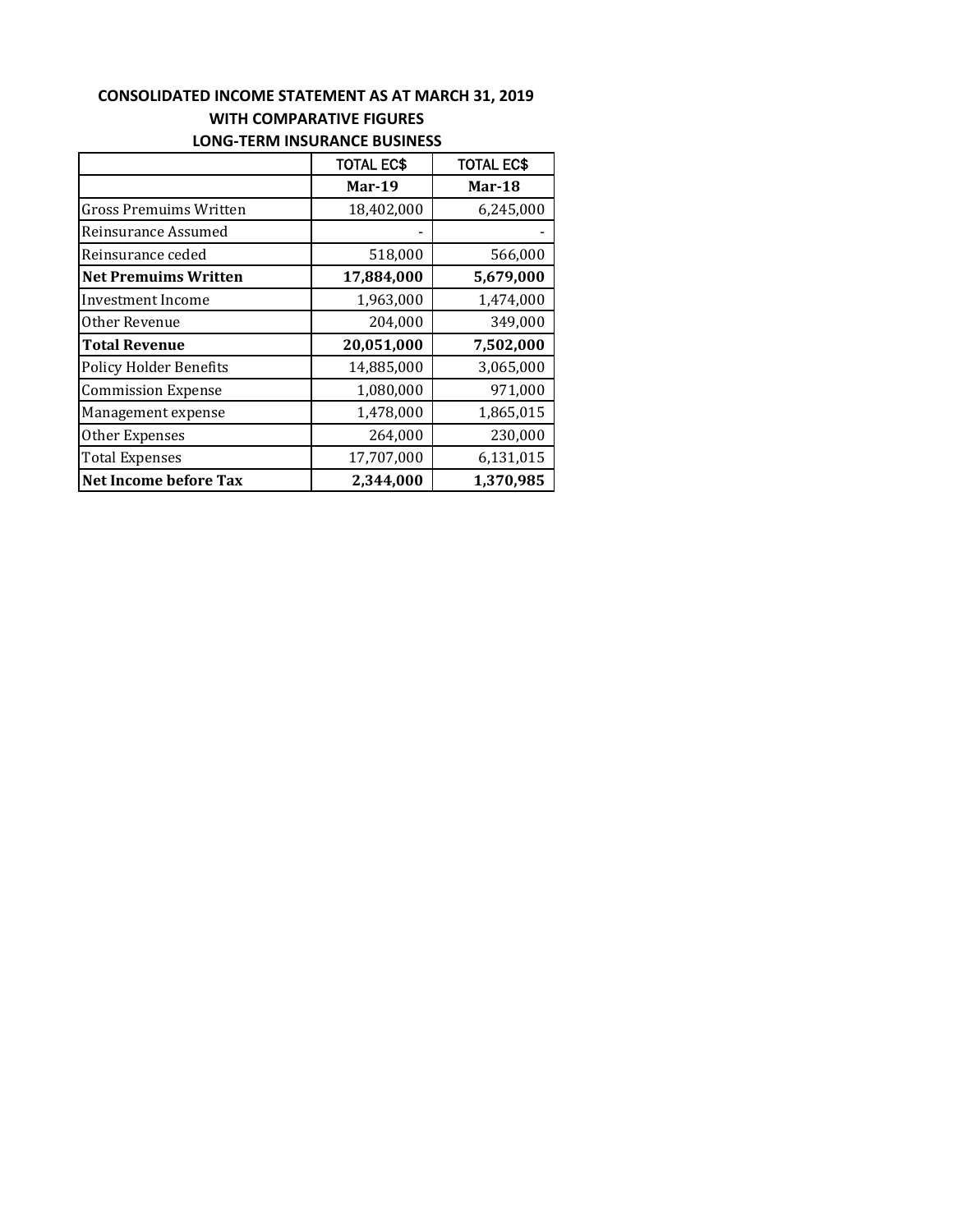# **CONSOLIDATED BALANCE SHEET AS AT MARCH 31, 2019 WITH COMPARATIVE FIGURES LONG‐TERM INSURANCE BUSINESS**

|                                       | <b>TOTAL EC\$</b> | <b>TOTAL EC\$</b> |
|---------------------------------------|-------------------|-------------------|
|                                       | <b>Mar-19</b>     | <b>Mar-18</b>     |
| <b>Cash and Deposits</b>              | 31,973,000        | 26,928,000        |
| <b>Government Securities</b>          | 69,242,000        | 52,617,000        |
| <b>Company Bonds and Debentures</b>   | 3,492,000         | 1,402,000         |
| <b>Secured Loans</b>                  | 6,536,000         | 5,123,000         |
| <b>Investments in Real Estate</b>     |                   |                   |
| Shares                                | 7,121,000         | 3,612,000         |
| <b>Unit Trusts and Mutual Funds</b>   |                   |                   |
| <b>Investments in Related Parties</b> | 1,011,000         | 993,000           |
| <b>Policy Loans</b>                   | 12,840,000        | 13,272,000        |
| Other Investments                     | 1,400,000         | 1,400,000         |
| <b>Total Cash and Investments</b>     | 133,615,000       | 105,347,000       |
| Other Current Assets                  | 14,119,000        | 16,752,000        |
| <b>Fixed Assets</b>                   | 6,138,000         | 6,210,000         |
| <b>Total Assets</b>                   | 153,872,000       | 128,309,000       |
| <b>Unearned Premium Provision</b>     | 157,000           | 212,000           |
| <b>Claims Provision</b>               | 2,474,000         | 1,933,000         |
| Life Insurance and Annuity Provisions | 75,814,000        | 62,870,000        |
| Deposit Administration Funds          | 25,256,000        | 23,638,000        |
| Other Provision                       | 6,047,000         | 5,887,000         |
| <b>Total Insurance Liabilities</b>    | 109,748,000       | 94,540,000        |
| Other Liabilities                     | 15,759,000        | 9,209,015         |
| <b>Total Liabilities</b>              | 125,507,000       | 103,749,015       |
| <b>Share Capital</b>                  |                   |                   |
| <b>Head Office Account</b>            | 16,187,000        | 14,155,000        |
| <b>Retained Earnings</b>              | 9,894,000         | 8,272,985         |
| Reserves                              | 2,285,000         | 2,130,000         |
| <b>Total Capital</b>                  | 28,366,000        | 24,557,985        |

N.B.Slight differences in totals are due to rounding.